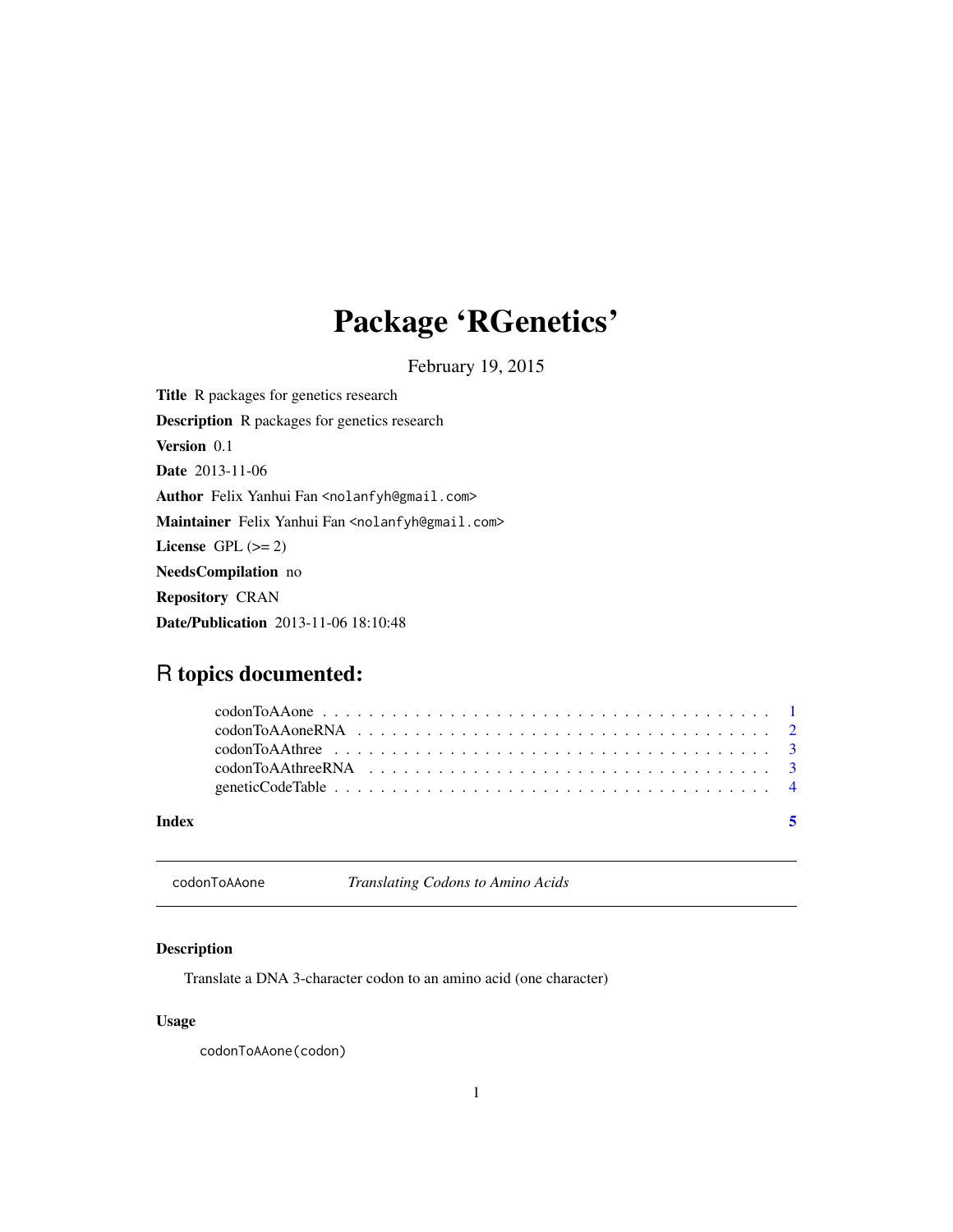#### <span id="page-1-0"></span>Arguments

codon a DNA 3-character codon

#### See Also

[codonToAAthree](#page-2-1)

### Examples

codonToAAone('AAA')

<span id="page-1-1"></span>codonToAAoneRNA *Translating Codons to Amino Acids*

### Description

Translate a RNA 3-character codon to an amino acid (one character)

#### Usage

codonToAAoneRNA(codon)

### Arguments

codon a RNA 3-character codon

## See Also

[codonToAAthreeRNA](#page-2-2)

#### Examples

codonToAAoneRNA('AAA')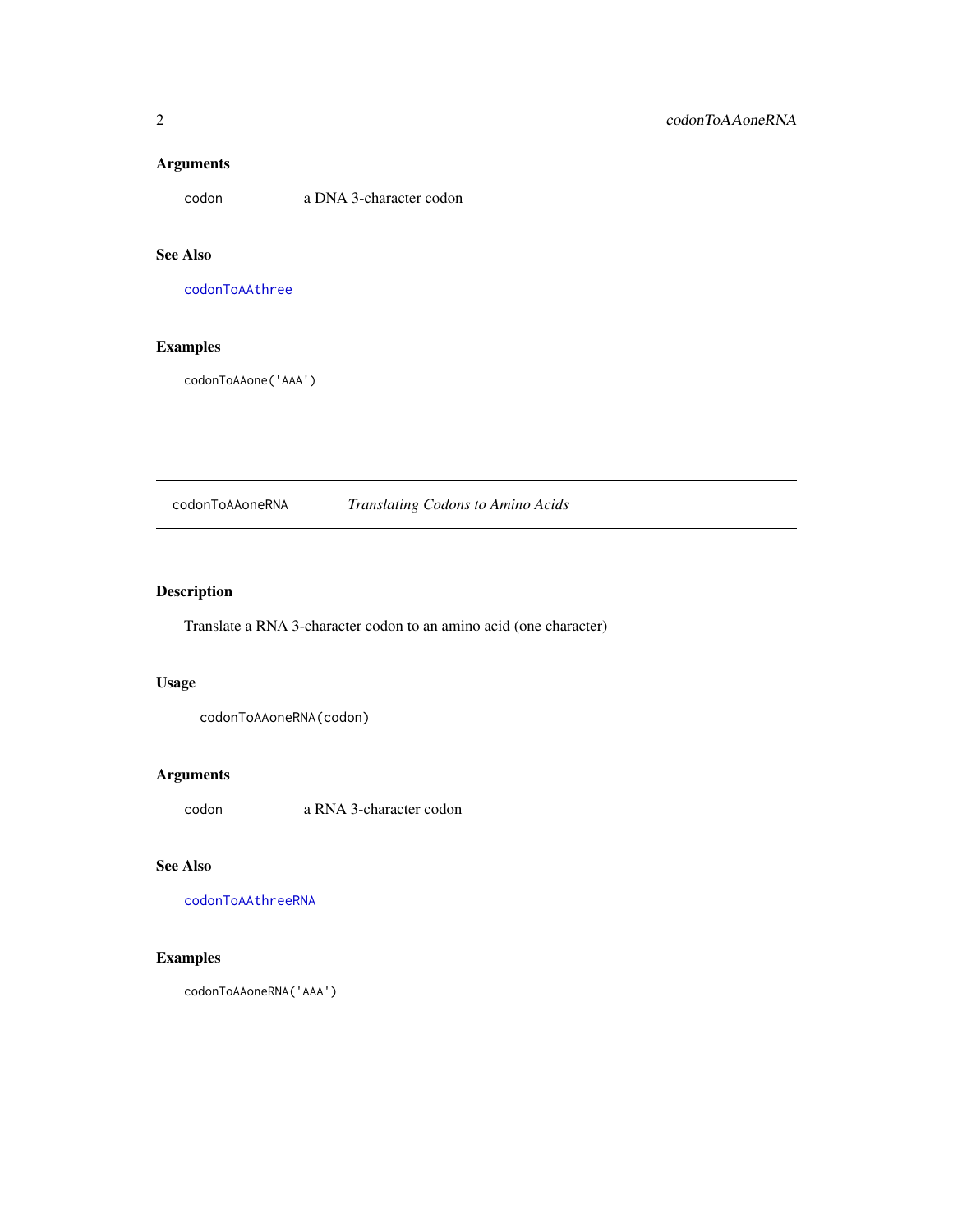<span id="page-2-1"></span><span id="page-2-0"></span>

#### Description

Translate a DNA 3-character codon to an amino acid (three character)

#### Usage

codonToAAthree(codon)

#### Arguments

codon a DNA 3-character codon

#### See Also

[codonToAAone](#page-0-1)

#### Examples

codonToAAthree('AAA')

<span id="page-2-2"></span>codonToAAthreeRNA *Translating Codons to Amino Acids*

#### Description

Translate a RNA 3-character codon to an amino acid (three character)

#### Usage

codonToAAthreeRNA(codon)

#### Arguments

codon a RNA 3-character codon

#### See Also

[codonToAAoneRNA](#page-1-1)

#### Examples

codonToAAthreeRNA('AAA')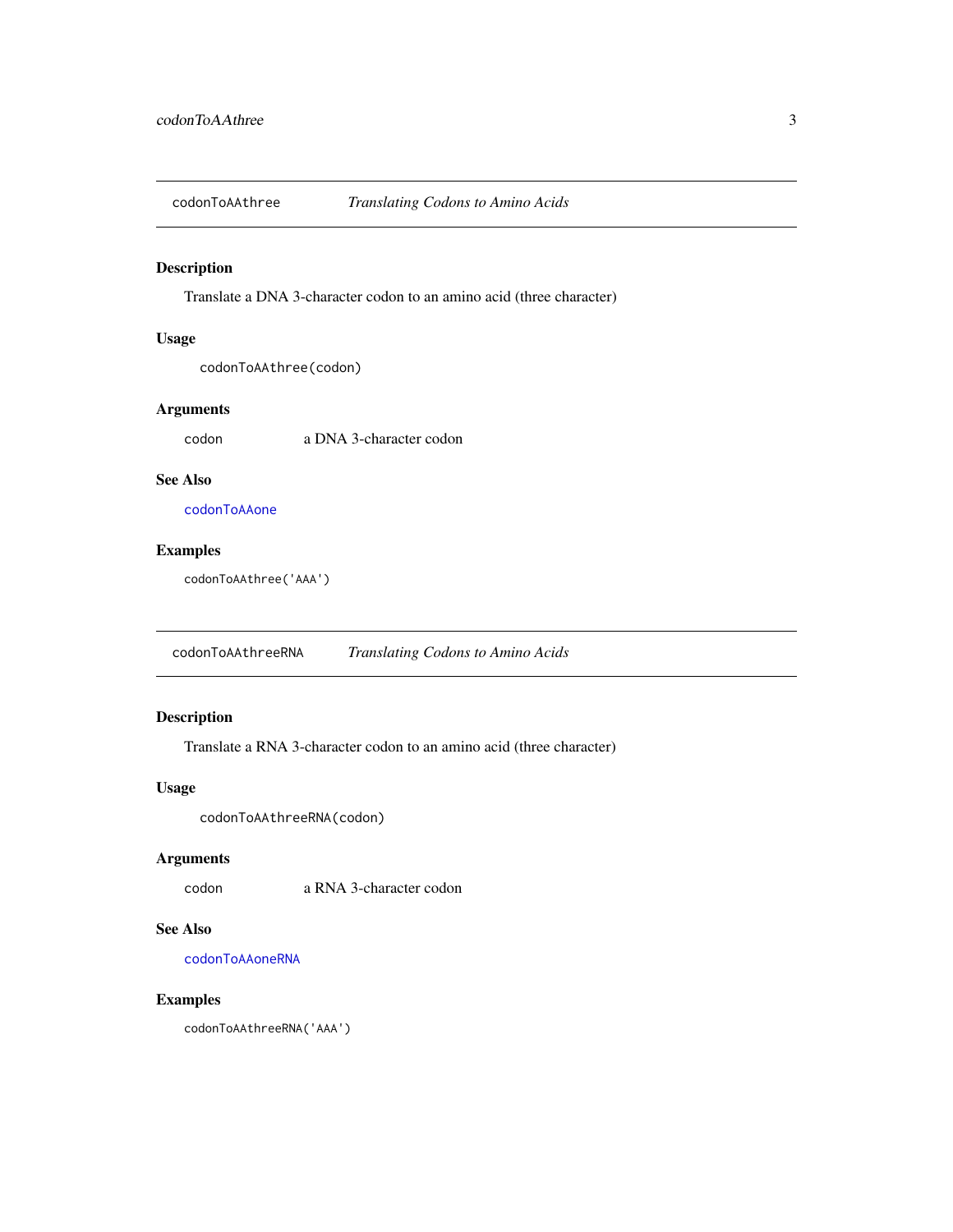<span id="page-3-0"></span>geneticCodeTable *Genetic Code Table*

### Description

DNA Genetic Code Table

#### Usage

```
geneticCodeTable(DNA = TRUE)
```
#### Arguments

DNA if 'TRUE', DNA code will be used, else, 'RNA' code will be used. Default is 'TRUE'

#### See Also

[codonToAAone](#page-0-1) [codonToAAthree](#page-2-1) [codonToAAoneRNA](#page-1-1) [codonToAAthreeRNA](#page-2-2)

### Examples

geneticCodeTable() geneticCodeTable(DNA=FALSE)